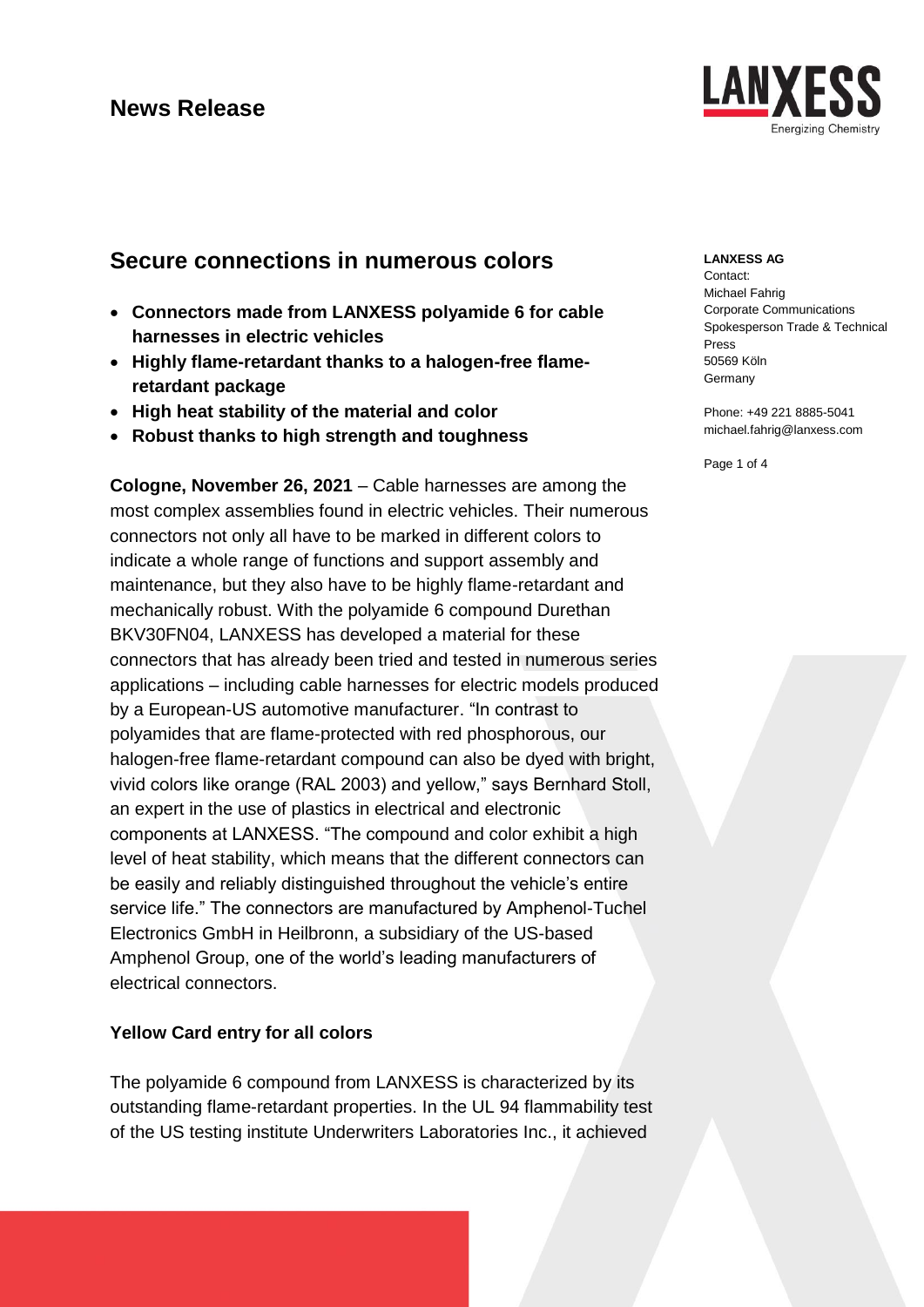LAN Inergizing Chemistry

the V-0 classification (test body thickness: 0.75 mm). "We have the compounds listed by UL on the Yellow Card under 'All Colors,' which also includes colors like yellow, orange and blue. This means that processors will not have to color the product themselves or have the product undergo the time-consuming UL certification process. They can simply use our pre-colored compounds as they are, which helps to cut costs," says Stoll.

### **Tough performers**

Cable harnesses run along the entire length and width of the vehicle and bundle all the different on-board power supply lines for electric and electronic functions like power converters, battery charging systems, electric drives and infotainment systems. The total length of the cables can reach several kilometers, which is one of the reasons why cable harnesses are so heavy. The complexity of cable harnesses makes them extremely expensive components, which is why the connectors must not break during installation. "Our compound is extremely strong and tough, meaning that the connectors can easily withstand bumps or being dropped," says Stoll. The thermoplastic is highly resistant to chemicals, which means that its strength and stiffness are barely compromised upon contact with electrolytes or coolants. It also exhibits excellent tracking resistance, achieving a CTI (Comparative Tracking Index, IEC 60112) value of 600 in orange.

### **Wide processing window**

Durethan BKV30FN04 is used for connectors in the field of not only electromobility but also signal transmission technology and industrial engineering. "Here, too, our compound has proved suitable for injection-molding in a stable process within a wide processing window. The material's flame-retardant additives leave hardly any deposit in the mold, which helps to ensure a long tool service life and efficient production," says Stoll. And when it comes to occupational

#### **LANXESS AG**

Contact: Michael Fahrig Corporate Communications Spokesperson Trade & Technical Press 50569 Köln Germany

Phone: +49 221 8885-5041 michael.fahrig@lanxess.com

Page 2 of 4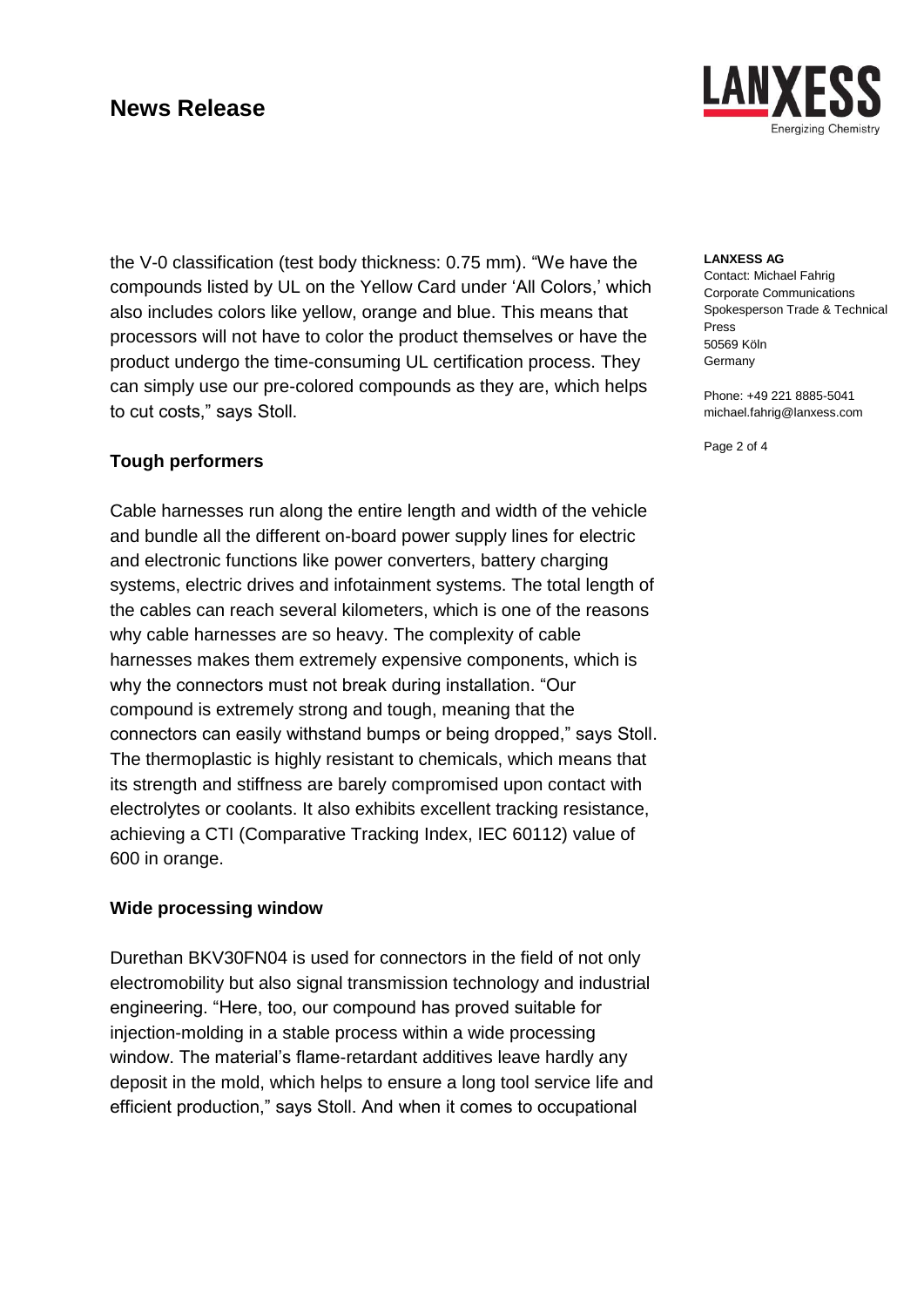LAI Ineraizina Chemistry

hygiene, the polyamide 6 is easier to handle than equivalent compounds that are flame-protected with red phosphorous.

You can find more detailed information about LANXESS products and technologies for the fields of new mobility and flame-retardant solutions at [https://lanxess.com/en/Products-and-Solutions/Focus-](https://lanxess.com/en/Products-and-Solutions/Focus-Topics/E-Mobility)[Topics/E-Mobility](https://lanxess.com/en/Products-and-Solutions/Focus-Topics/E-Mobility) resp. [www.flame-protection.lanxess.com.](http://www.flame-protection.lanxess.com/)

#### **LANXESS AG**

Contact: Michael Fahrig Corporate Communications Spokesperson Trade & Technical Press 50569 Köln Germany

Phone: +49 221 8885-5041 michael.fahrig@lanxess.com

Page 3 of 4

### **Image**



Connector made from Durethan BKV30FN04 for cable harnesses in electric models produced by a European-US automotive manufacturer. The halogen-free flame-retardant polyamide 6 can also be dyed in bright colors like orange (RAL 2003) and yellow and is characterized by its high strength and toughness.

Photo: LANXESS